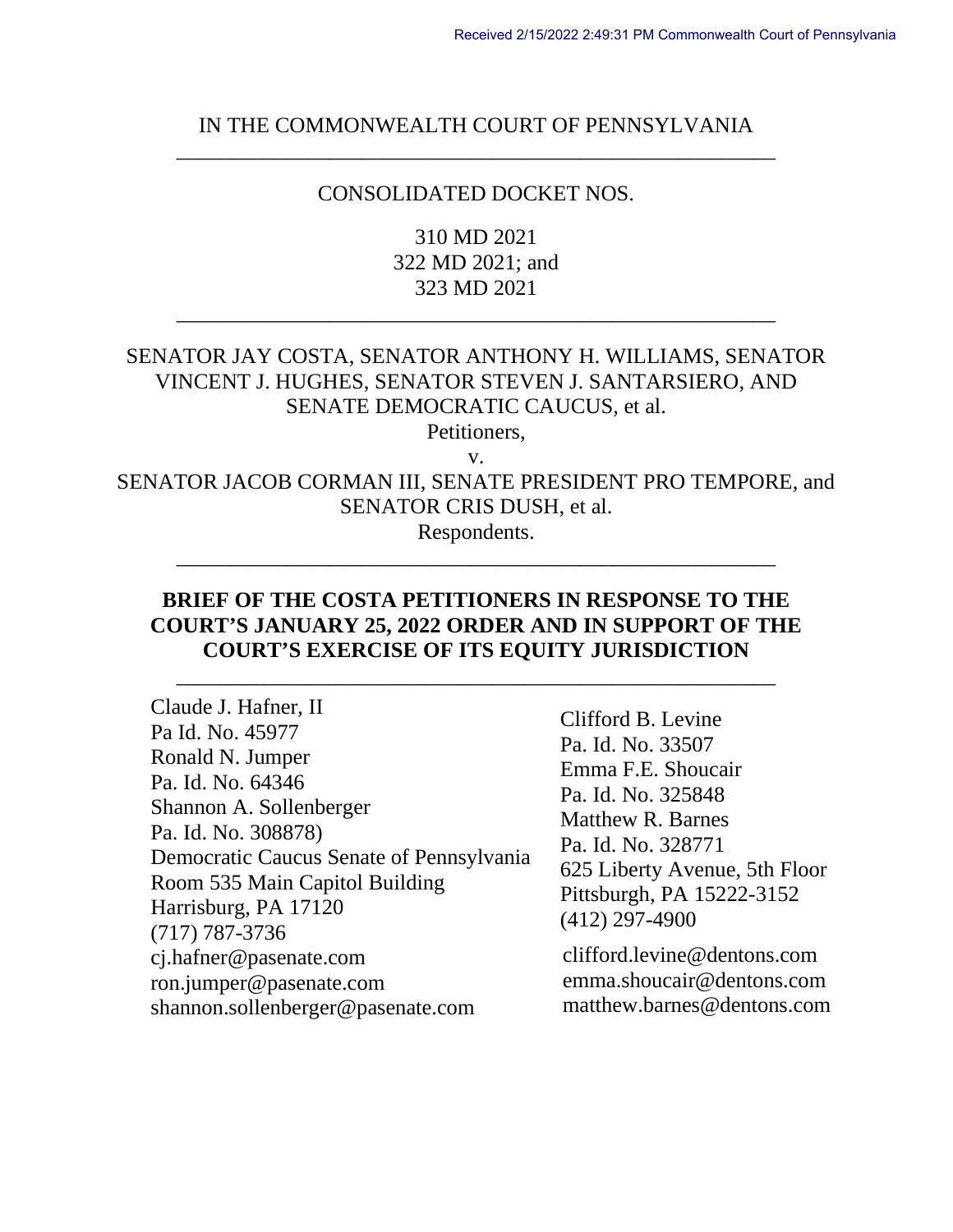# **TABLE OF CONTENTS**

| I.  |                                                                                                      |                                                                                                                                                                          |  |
|-----|------------------------------------------------------------------------------------------------------|--------------------------------------------------------------------------------------------------------------------------------------------------------------------------|--|
| II. |                                                                                                      |                                                                                                                                                                          |  |
|     | A.                                                                                                   |                                                                                                                                                                          |  |
|     |                                                                                                      | 2.                                                                                                                                                                       |  |
| Ш.  |                                                                                                      |                                                                                                                                                                          |  |
|     | A.                                                                                                   | A Controversy Exists Where a Legislative Committee Issues an                                                                                                             |  |
|     | <b>B.</b>                                                                                            | The Costa Petitioners' Action Is Ripe Because the Committee<br>Has Issued a Subpoena That Violates the Pennsylvania                                                      |  |
| IV. |                                                                                                      | THIS COURT'S EXERCISE OF EQUITY JURISDICTION IS                                                                                                                          |  |
|     | A.                                                                                                   | Courts May Exercise Equity Jurisdiction Where No Adequate                                                                                                                |  |
|     | <b>B.</b>                                                                                            |                                                                                                                                                                          |  |
| V.  | THE GENERAL ASSEMBLY'S CRIMINAL CONTEMPT POWER<br>PLACES THE PETITIONERS IN RISK OF IMMEDIATE HARM13 |                                                                                                                                                                          |  |
|     | A.                                                                                                   | The General Assembly May Invoke Its Criminal Contempt                                                                                                                    |  |
|     | <b>B.</b>                                                                                            | The Committee's Invocation of Criminal Contempt<br>Proceedings Against the Acting Secretary Would Undermine an<br>Efficient and Complete Disposition of these Matters 14 |  |
| VI. |                                                                                                      |                                                                                                                                                                          |  |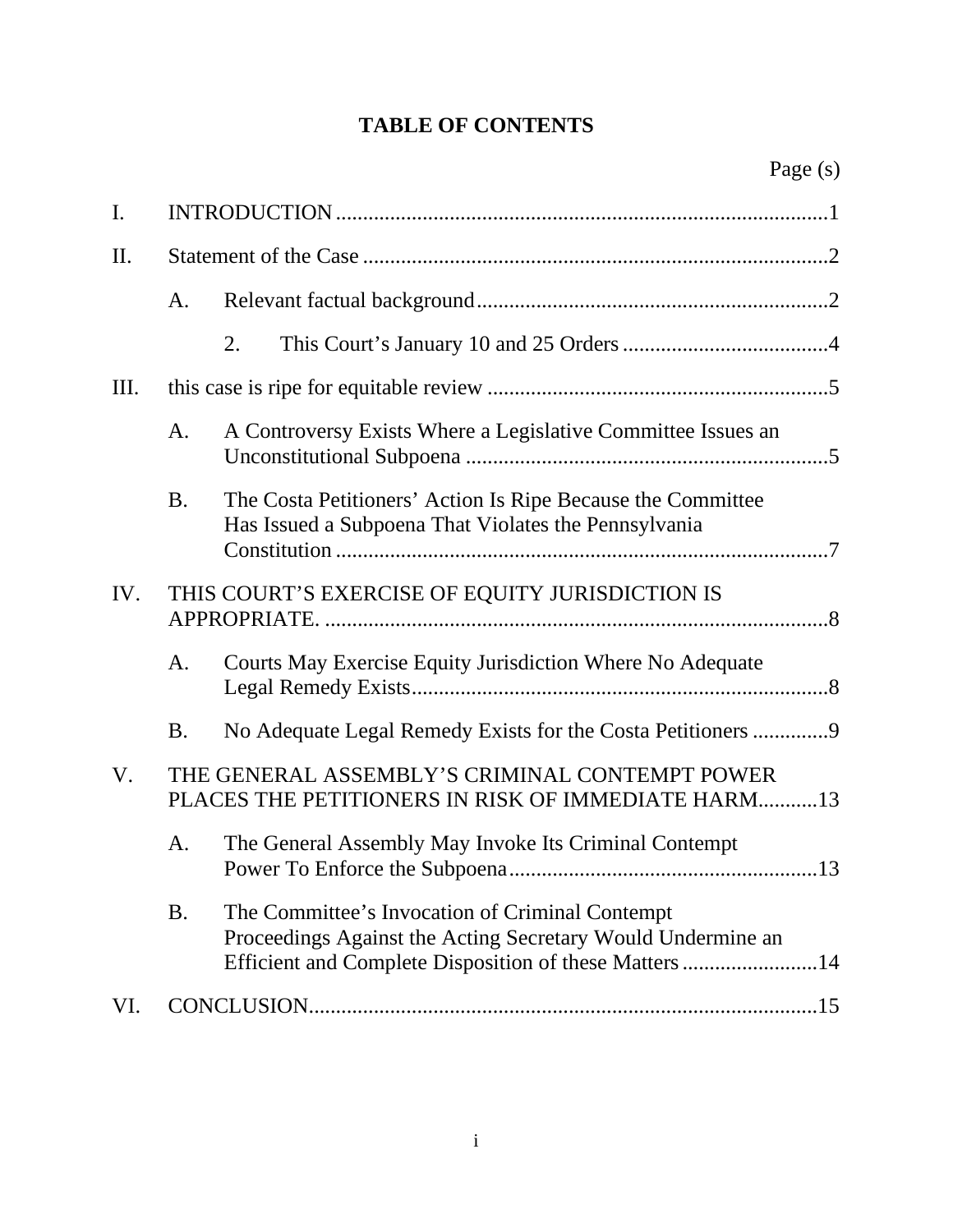# **TABLE OF AUTHORITIES**

# Cases

| Annenberg v. Roberts,                                           |  |
|-----------------------------------------------------------------|--|
|                                                                 |  |
| Camiel v. Select Comm. on State Contract Practices of House of, |  |
|                                                                 |  |
| Cathcart v. Crumlish,                                           |  |
|                                                                 |  |
| Commonwealth ex rel. Carcaci v. Brandamore,                     |  |
|                                                                 |  |
| Honey Brook Tp. v. Alenovitz,                                   |  |
|                                                                 |  |
| In re Pennsylvania Crime Commission,                            |  |
|                                                                 |  |
| Lunderstadt v. Pennsylvania House of Rep. Select Comm.,         |  |
|                                                                 |  |
| Nurses, Inc. v. Dept. of Labor and Indus.,                      |  |
|                                                                 |  |
| Tp. of Derry v. Dept. of Labor and Indus.,                      |  |
|                                                                 |  |
|                                                                 |  |

# Statutes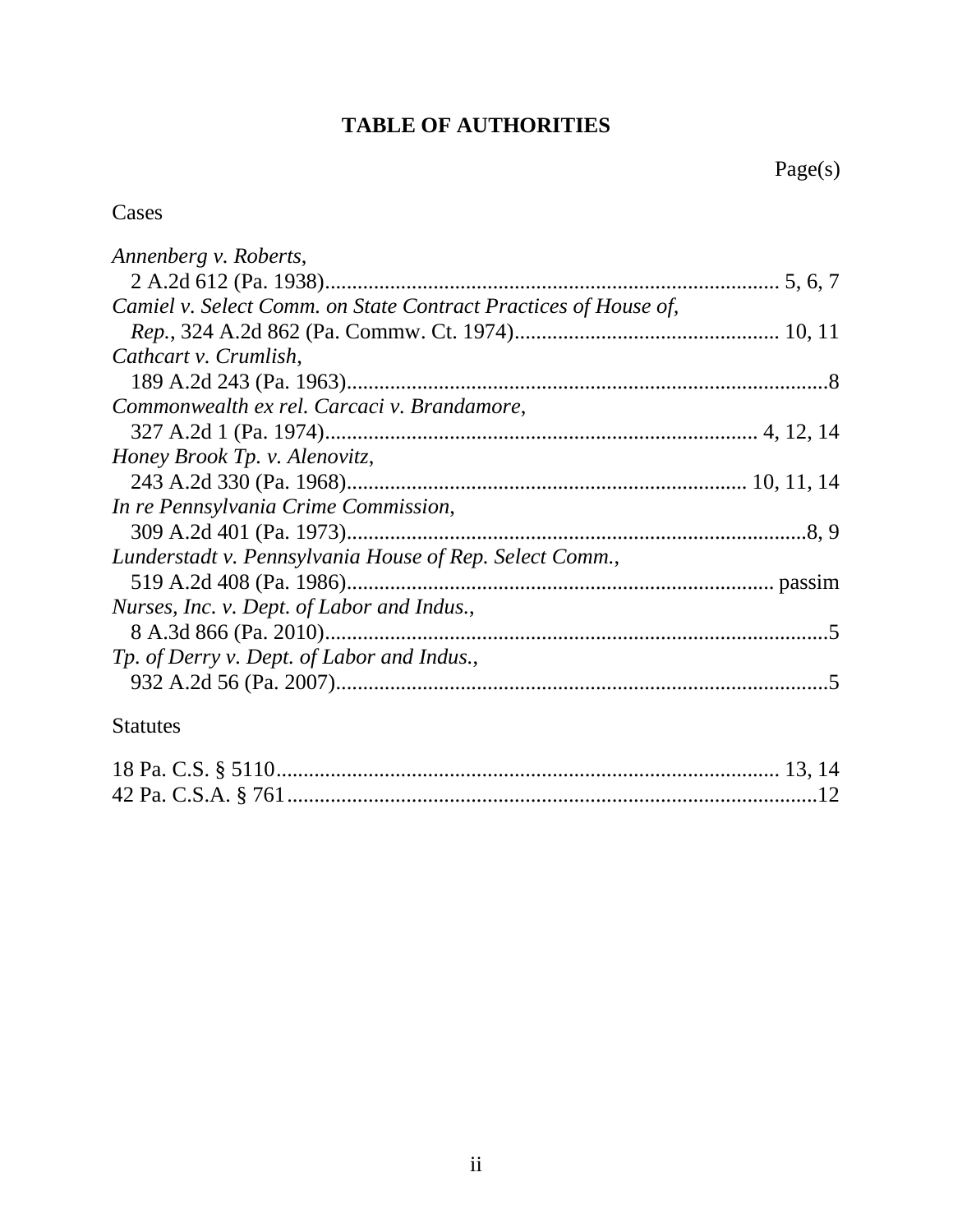#### **I. INTRODUCTION**

On September 15, 2021, the Senate Intergovernmental Operations Committee (the "Committee"), led by Committee Chair Senator Cris Dush, issued a subpoena duces tecum (the "Dush Subpoena") that seeks to compel the Acting Secretary of the Commonwealth (the "Acting Secretary") to produce several categories of election-related materials from the Pennsylvania Department of State.

The Committee's Democratic Members ("Costa Petitioners")<sup>1</sup> brought their action to this Court to prevent violations of the Pennsylvania Election Code and the Pennsylvania Constitution and to protect the rights of the approximately 9 million Pennsylvanians who have registered to vote, including the 6.9 million who voted in the 2020 General Election. The Costa Petitioners' action was consolidated with those of the Acting Secretary, who seeks to prevent the Subpoena's enforcement against her, and those of Senator Arthur and Julie Haywood.<sup>2</sup> The interveningpetitioners ("Intervenors") joined in the consolidated action to protect the confidential information of all of Pennsylvania voters.<sup>3</sup>

On October 13, 2021, the Petitioners in the three actions and the Committee Respondents filed cross applications for summary relief (the "Cross

<sup>&</sup>lt;sup>1</sup> Specifically, the Costa Petitioners are Senators Jay Costa, Senator Anthony H. Williams, Senator Vincent J. Hughes, Senator Steven J. Santarsiero, and the Senate Democratic Caucus.

<sup>&</sup>lt;sup>2</sup> The Court ordered the consolidation of these three cases on October 4, 2021.

<sup>&</sup>lt;sup>3</sup> The Court granted the Intervenors' Application to Intervene on October 26, 2021.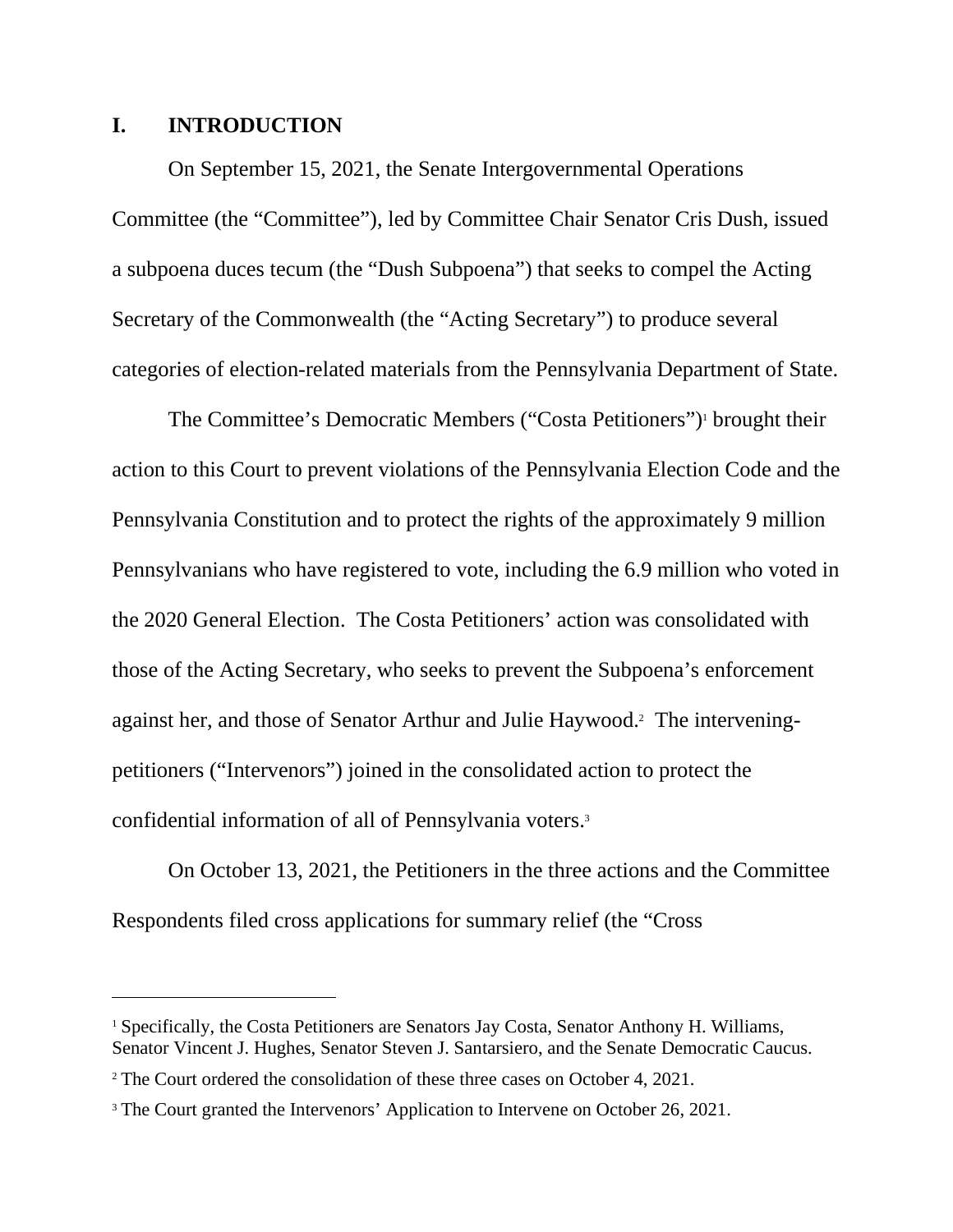Applications"). With its January 10, 2022 Order, this Court denied the Cross Applications. ("January 10 Order").<sup>4</sup> With its January 25, 2022 Order, this Court further directed the parties to submit briefs to address three questions related to the nature of the actions in equity: (1) whether the matters are ripe for review; (2) whether availability of an adequate remedy at law precludes the Court's exercise of equity jurisdiction; and (3) whether any contempt authority is relevant to the Court's jurisdiction. ("January 25 Order"). *See* Exhibit A.

Because no adequate remedy at law exists to address and protect the Costa Petitioners' claims, the Costa Petitioners ask this Court to exercise its equity jurisdiction with the respect to the consolidated actions. The Court's use of its equity jurisdiction would be consistent with Pennsylvania precedent and would promote an efficient and complete disposition of the issues before the Court.

#### **II. STATEMENT OF THE CASE**

### **A. RELEVANT FACTUAL BACKGROUND**

On September 15, 2021, the Committee issued the Subpoena directing the Acting Secretary to produce several categories of material pertaining to the 2020 General and 2021 Primary Elections.

<sup>&</sup>lt;sup>4</sup> The Court granted the application of Senate Secretary-Parliamentarian Megan Martin seeking her dismissal from the consolidated actions.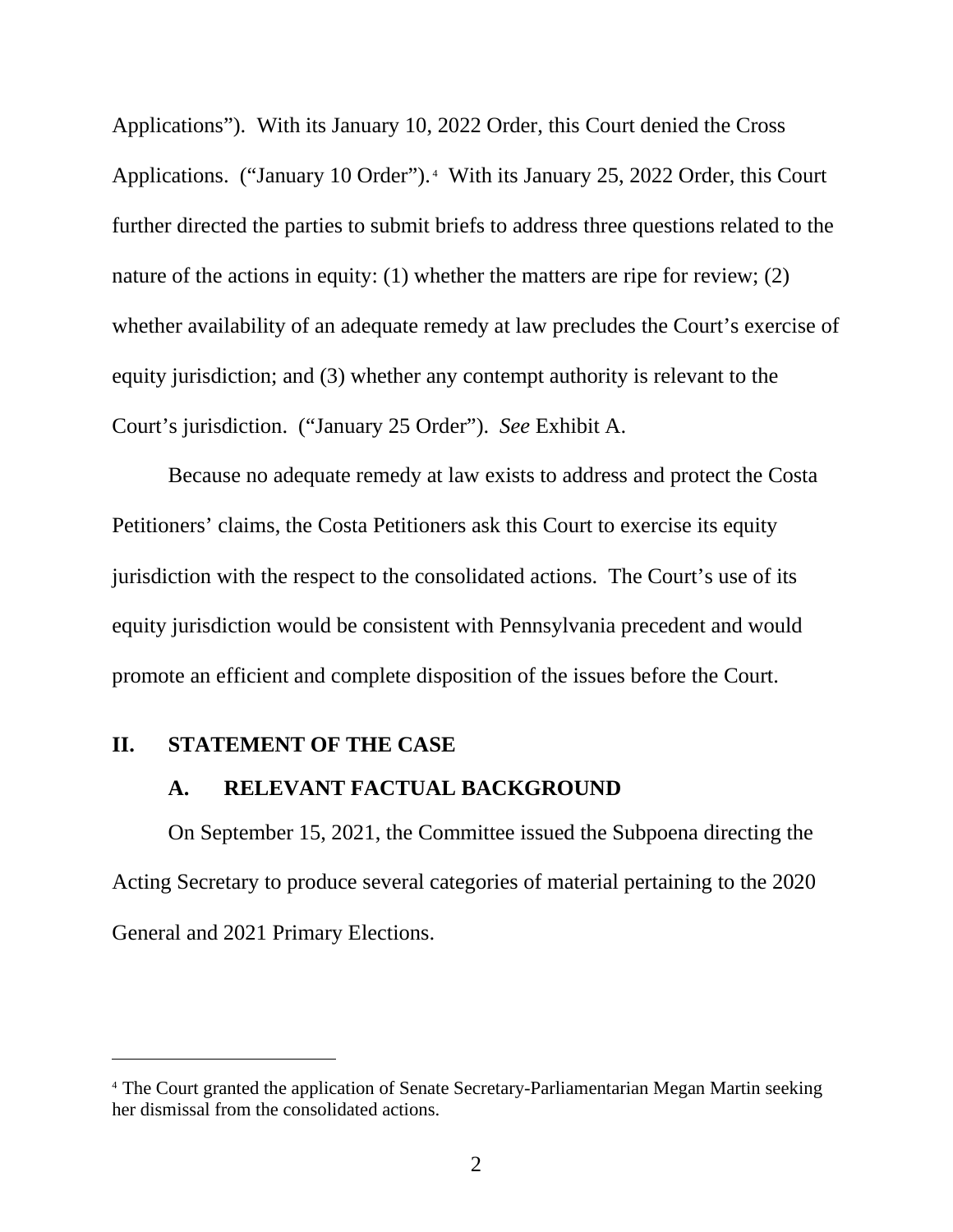Of greatest concern to the Costa Petitioners are the demands for the full identifying information, including the names, addresses, birth dates, driver's license numbers, and partial Social Security numbers for the over nine million registered voters in the Commonwealth. The Respondents have made clear that they intend to turn this information over to a third-party vendor, whose credentials are in question, for the apparent purpose of analyzing the subpoenaed information in some manner and for unclear purposes. The Republican members of the Committee voted to issue the Subpoena on September 15, 2021. Each of the Democratic members opposed the Subpoena.

#### **1. Petitions for Review and Applications for Special Relief**

On September 17, 2021, the Costa Petitioners filed their Petition for Review with this Court, challenging the Subpoena and asking the Court to prevent violation of the Pennsylvania Election Code and the Pennsylvania Constitution and to protect the privacy rights and expectations of Pennsylvania voters. Consistent with the urgency of the issues raised in their Petition for Review, the Costa Petitioners filed an Application for Special Relief on September 22, 2021 and asked the Court to enjoin Respondents from enforcing the Subpoena and from entering into a contract for the intended third-party vendor. The Respondents also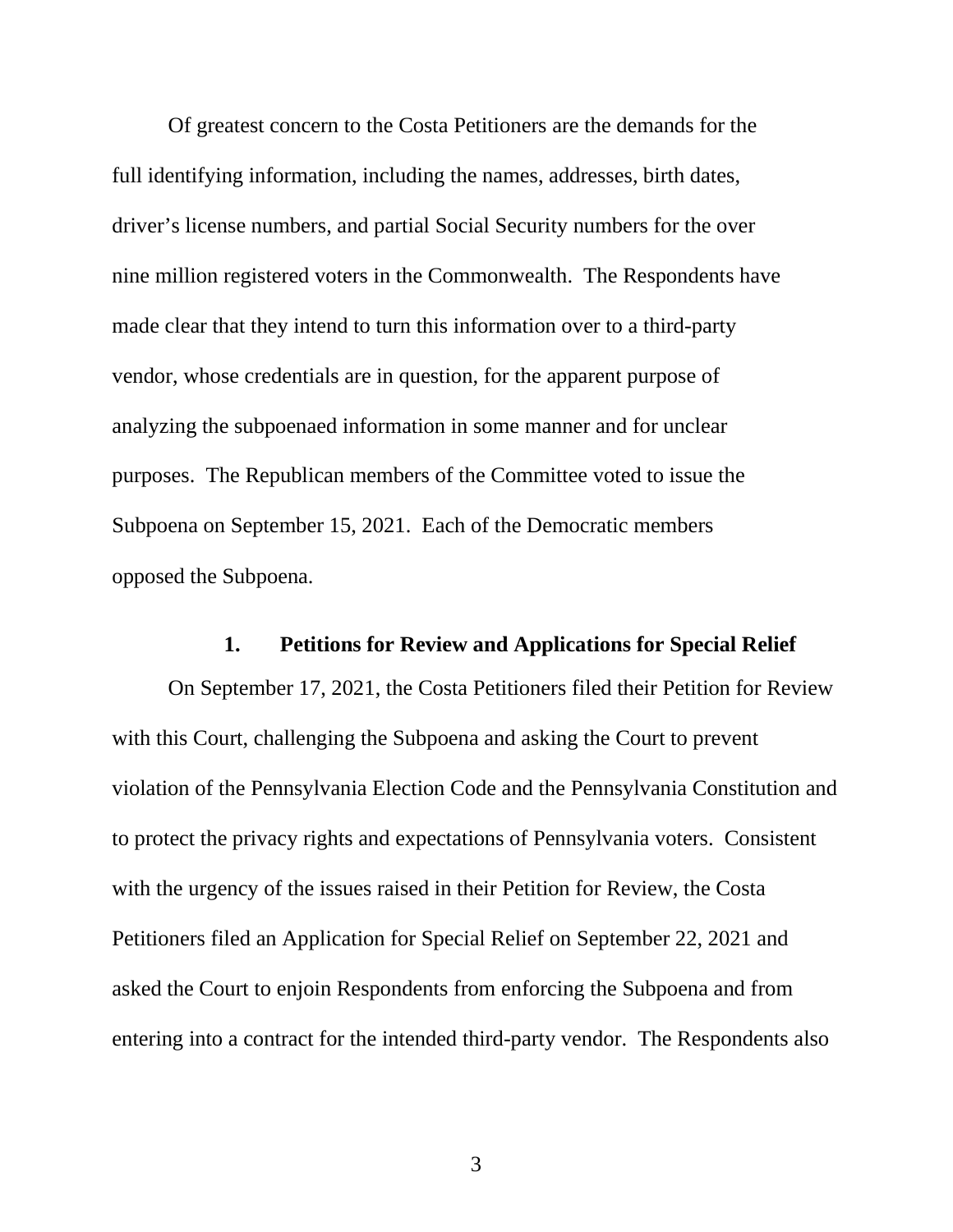sought summary relief. The parties agreed to an expedited briefing schedule for the Cross Applications.

In the interim, the Costa Petitioners agreed that their Application for Special Relief would be held in abeyance pending this Court's resolution, and the Respondents agreed not to enforce the Subpoena pending resolution and any appeal.

### **2. This Court's January 10 and 25 Orders**

With its January 10 Order, this Court denied the Cross Applications. The January 10 Order emphasized that the legislature's investigative role is broad but "is subject to the limitations placed by the Constitution on governmental encroachments on individual freedom and privacy." *See* January 10 Order, p. 3, quoting *Commonwealth ex rel. Carcaci v. Brandamore*, 327 A.2d 1, 4 (Pa. 1974).

With its January 25 Order, this Court directed the parties to submit briefs to address its questions regarding ripeness and the extent of the Court's equity jurisdiction to address the issues raised.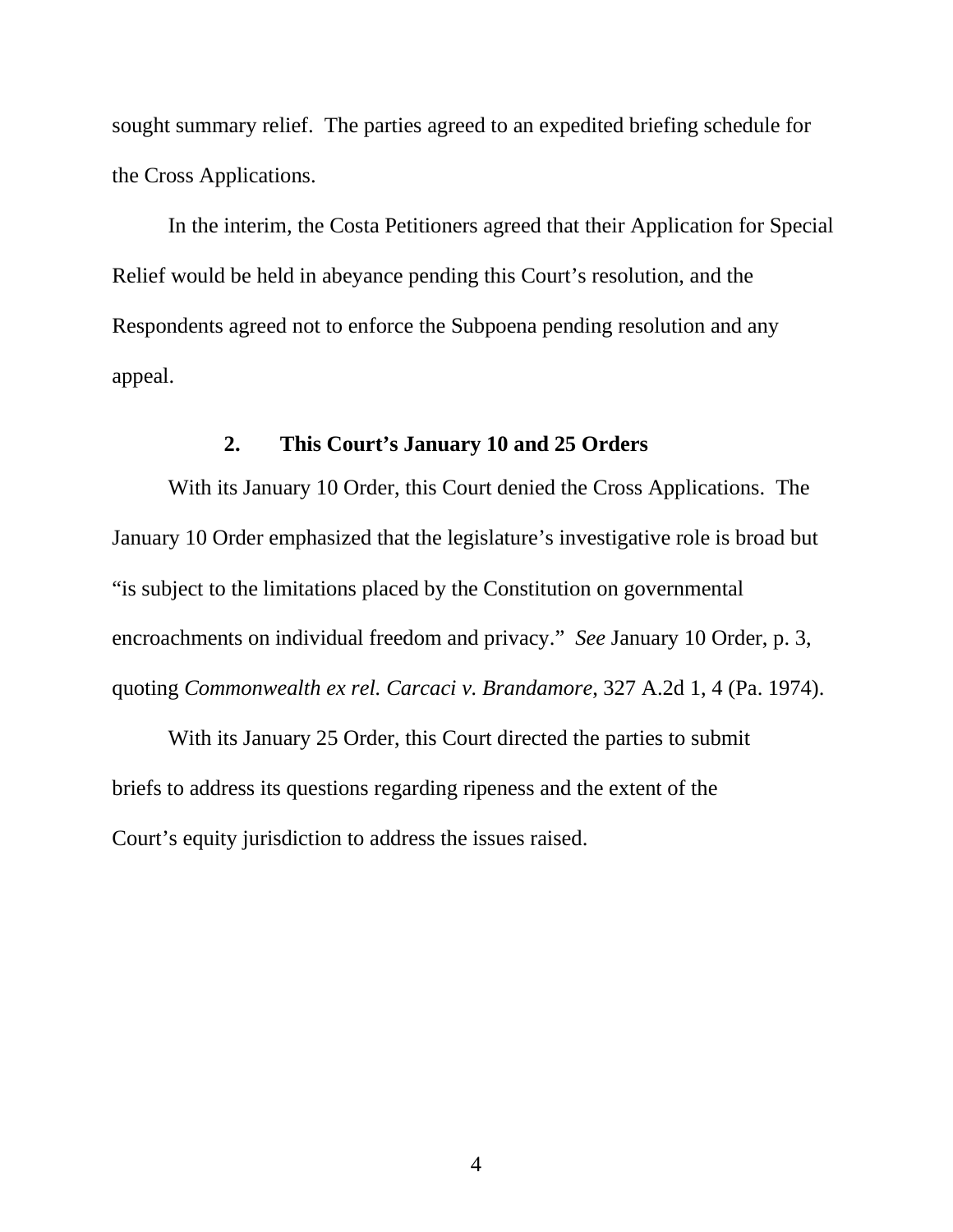The Costa Petitioners submit this brief to address the ripeness of the issues presented to the Court and the necessity and propriety of the Court's exercise of its equitable authority to resolve them.<sup>5</sup>

#### **III. THIS CASE IS RIPE FOR EQUITABLE REVIEW**

## **A. A CONTROVERSY EXISTS WHERE A LEGISLATIVE COMMITTEE ISSUES AN UNCONSTITUTIONAL SUBPOENA.**

The doctrine of ripeness "is a judicially-created principle which mandates the presence of an actual controversy." *Rayada Nurses, Inc. v. Dept. of Labor and Indus.*, 8 A.3d 866, 874 (Pa. 2010). As the Pennsylvania Supreme Court explained, a declaratory judgment action is ripe where "the issues are adequately developed" and the parties will suffer "hardships… if review is delayed." *See id*. (citing *Tp. of Derry v. Dept. of Labor and Indus.*, 932 A.2d 56, 60 (Pa. 2007)).

In *Annenberg v. Roberts*, 2 A.2d 612, 619 (Pa. 1938), the Supreme Court specifically considered the ripeness of an action that challenged legislative subpoenas. There, a special legislative committee, a non-judicial body, was established to investigate gambling, and issued subpoenas that required the subpoena recipients to produce all records and communications between them and thirty-eight named individuals and fifty-two corporations. *See id*. at 617. In

<sup>&</sup>lt;sup>5</sup> The extensive explanation of factual background and legal argument set forth in the Costa Petitioners' Petition for Review, Application for Special Relief, and Cross Application are fully incorporated herein.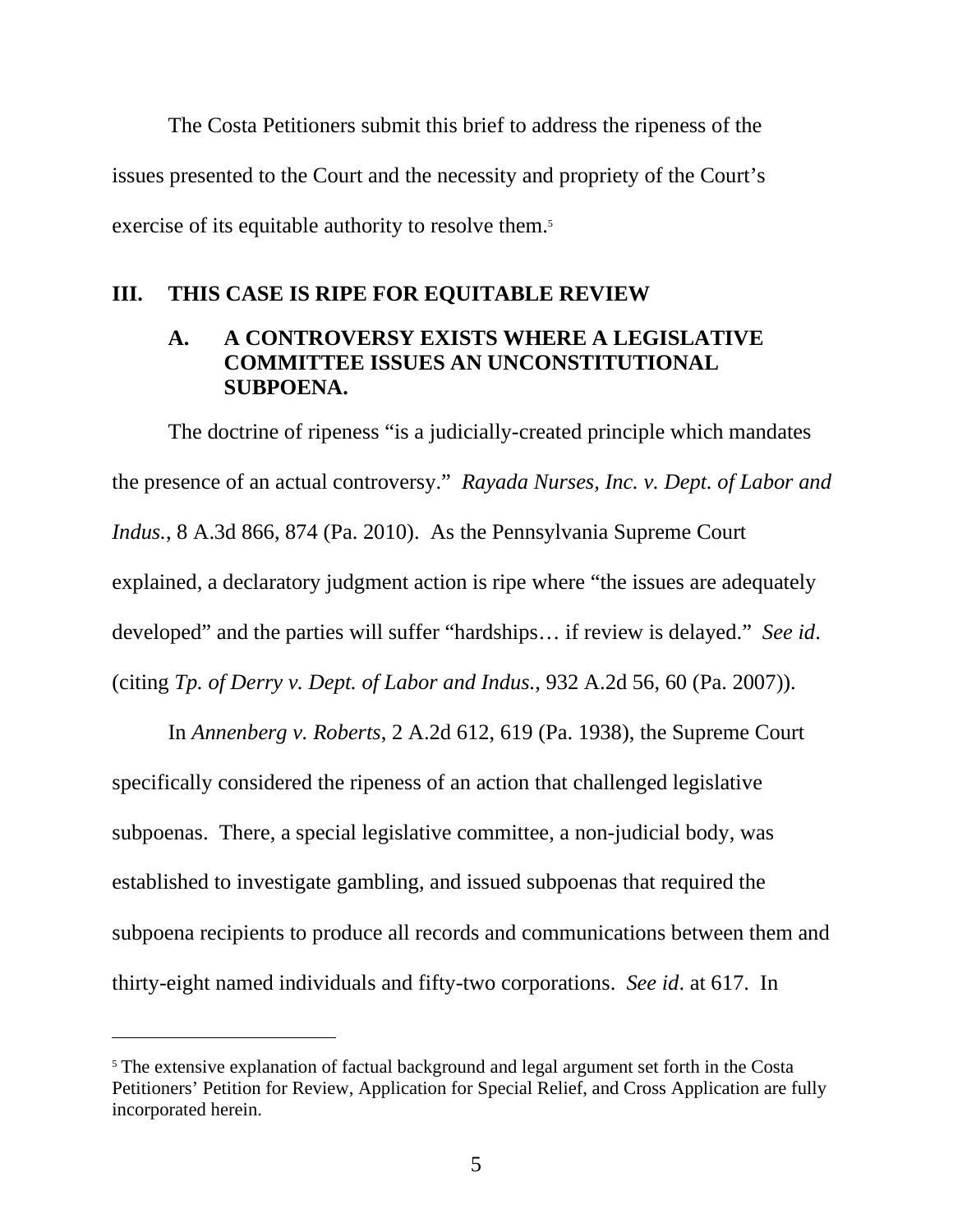seeking to enjoin the subpoenas, the plaintiffs challenged the subpoenas' validity as overly broad. *See id*. at 618-19.

The subpoenas sought an extensive array of the recipients' confidential materials, which amounted to an unconstitutional search and seizure, and placed the recipients in immediate risk of harm. In considering the plaintiffs' request for an injunction to prevent enforcement of the legislative subpoenas, the Supreme Court held that the equitable challenge to a legislative subpoena was timely and not "prematurely brought" because "[u]nder our system of constitutional government it has become established that equity will restrain public officers from acting pursuant to legislation found to be unconstitutional and that relief will be granted on the application of one whose rights are injuriously affected," such as by violation of their constitutional rights. *Id*. at 618. The Court, in *Annenberg*, recognized that the special committee lacked the authority to issue the overly broad subpoenas and emphasized that "[e]quity has jurisdiction to restrain if the committee is without lawful authority[.]". *See id*. at 618-19 The Court elaborated:

A difference is to be noted between an unlawful demand contained in a subpoena duces tecum in cases pending in court and a demand made by a non-judicial body…. [P]roceedings before a non-judicial body are in a different class. Parties aggrieved in such proceedings must also have opportunity for judicial hearing if their rights are to be determined and preserved…. [P]laintiffs are entitled now to challenge them [the demands for documents] and to have them abated and set aside, which is accordingly done.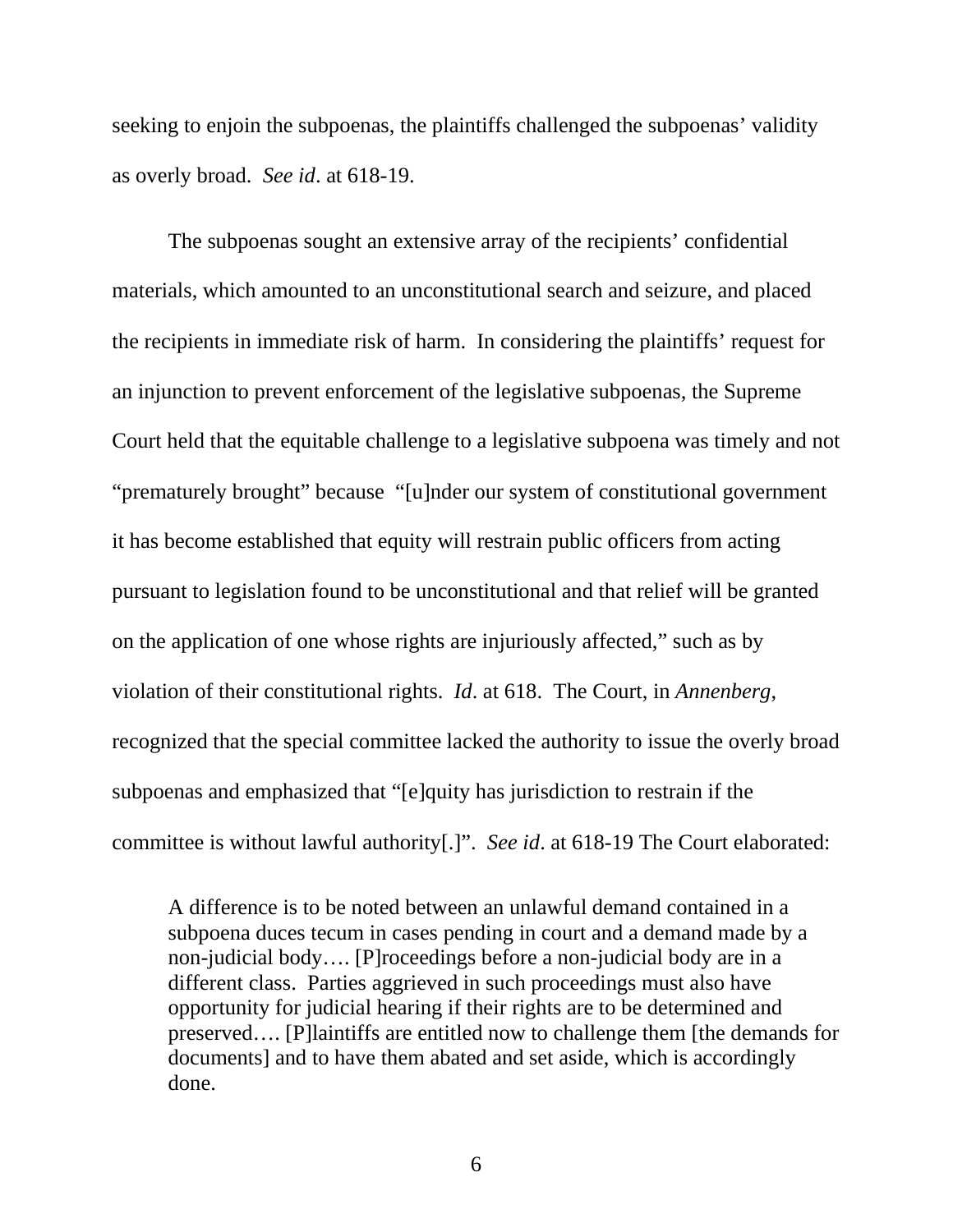*Id*. at 619 (concluding that the legislative committee's broad demand for private materials and communications was an unreasonable search and seizure in violation of the recipients' constitutional rights).

## **B. THE COSTA PETITIONERS' ACTION IS RIPE BECAUSE THE COMMITTEE HAS ISSUED A SUBPOENA THAT VIOLATES THE PENNSYLVANIA CONSTITUTION.**

In bringing their action to this Court, the Costa Petitioners seek to prevent the Committee's violation of Pennsylvania constitutional law. The Committee, a non-judicial body, issued a broad legislative subpoena seeking to obtain confidential information belonging to 9 million Pennsylvanians, thus placing the constitutionally-protected privacy rights of 9 million Pennsylvanians in jeopardy. The Subpoena seeks to compel production of 9 million Pennsylvanians' names, addresses, driver's license numbers, and partial social security numbers, among other private information. The Committee has never presented a factually compelling justification for their efforts at constitutional encroachment.

As in *Annenberg*, this action is ripe because once the Committee issued the Subpoena on September 15, 2021, it infringed on the Costa Petitioners' and Intervenors' constitutional rights to privacy and implicated the Committee's proper authority as a body that may not issue subpoenas that trample on the privacy rights of Pennsylvanians. Once the unconstitutional Subpoena was issued, the Costa Petitioners' action required the "opportunity for judicial hearing." *Annenberg*, 2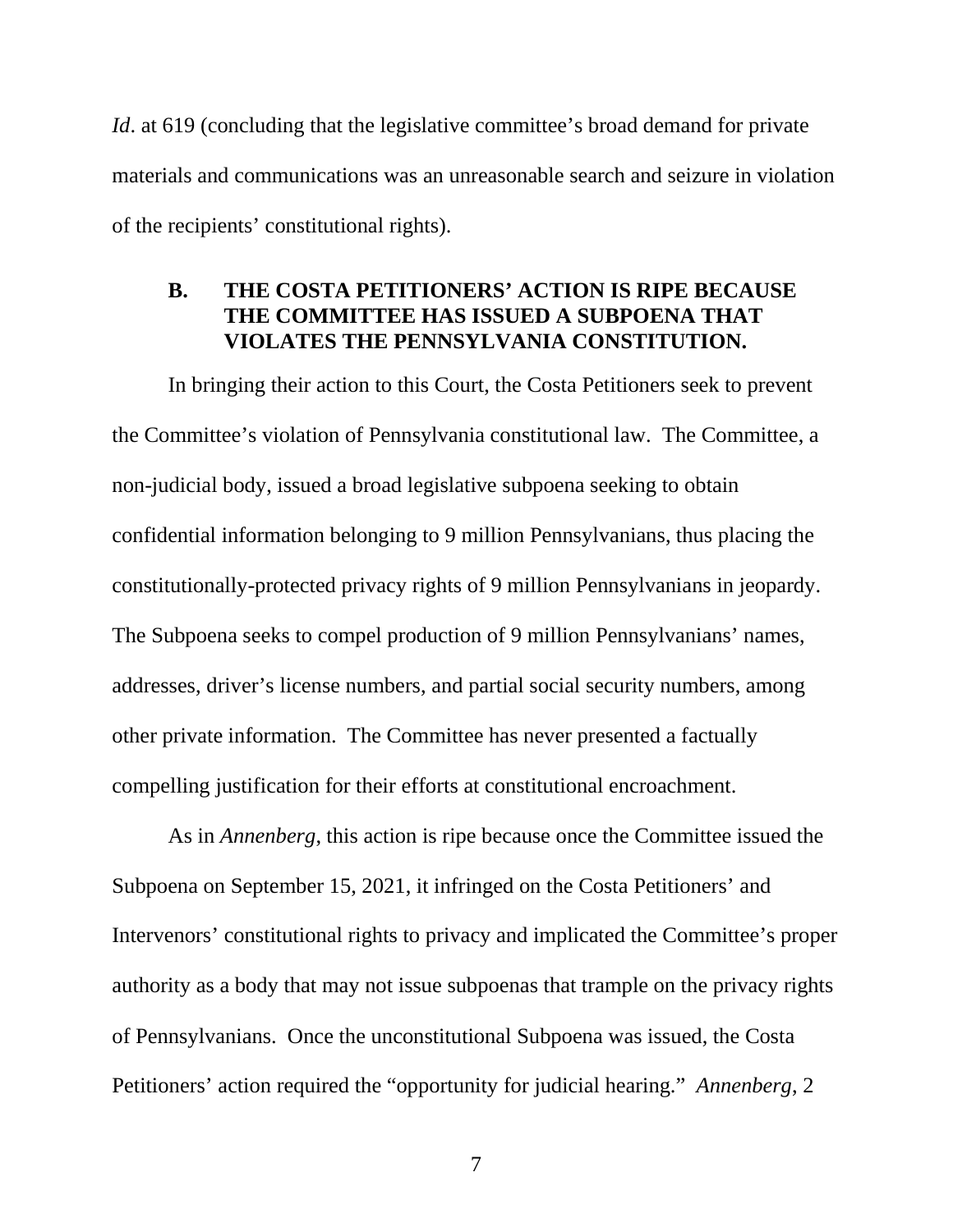A.2d 612 at 619. The Costa Petitioners' matter is therefore ripe for this Court's review.

### **IV. THIS COURT'S EXERCISE OF EQUITY JURISDICTION IS APPROPRIATE.**

### **A. COURTS MAY EXERCISE EQUITY JURISDICTION WHERE NO ADEQUATE LEGAL REMEDY EXISTS.**

As a general principle, a court's exercise of equity jurisdiction is unnecessary where the parties can pursue an adequate remedy at law. *See, e.g.*, *Cathcart v. Crumlish*, 189 A.2d 243, 245 (Pa. 1963); *In re Pennsylvania Crime Commission*, 309 A.2d 401, 404 (Pa. 1973). In subpoena actions, an adequate legal remedy exists where: (1) the government cannot punish the subpoena's recipient until the enforcement action's resolution; and (2) the subpoena's recipient will not risk waiver of its legal claims by awaiting the subpoena's enforcement at law. *See Cathcart*, A.2d at 245 (the Supreme Court declined to exercise equity jurisdiction where a specific statutory scheme governed procedures to challenge subpoenas that the Philadelphia District Attorney had issued); *Crime Commission*, 309 A.2d at 404 (holding that equity jurisdiction was unnecessary in a subpoena action where the party issuing the subpoena lacked enforcement power).

The parties to an enforcement action at law are the subpoena's issuer and the subpoena's recipient. *See, e.g.*, *Cathcart*, A.2d at 245 (dispute between the issuing-district attorney and the subpoena's recipients); *Crime Commission*, 309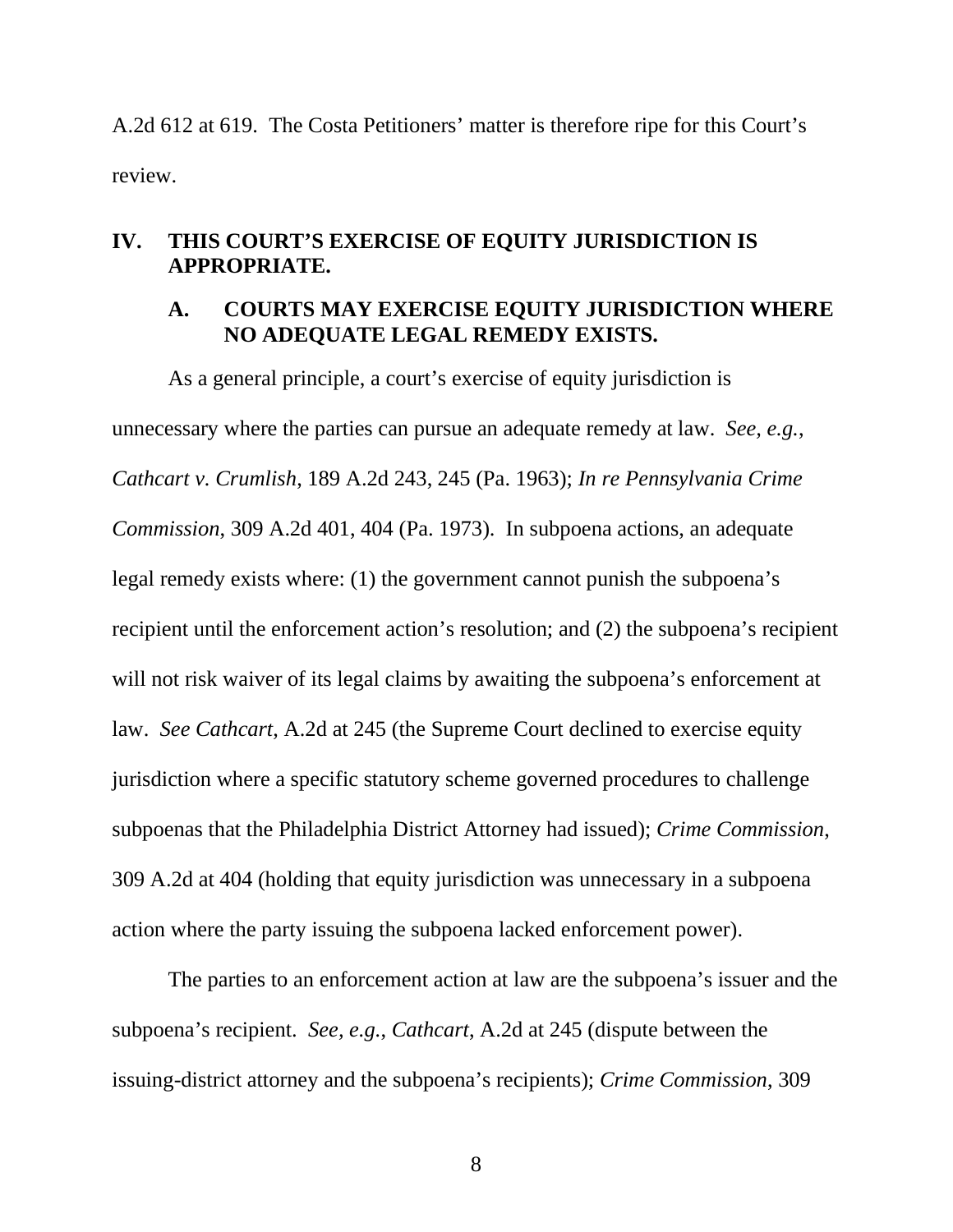A.2d at 404 (dispute between the issuing-Crime Commission and the subpoena's recipients).

### **B. NO ADEQUATE LEGAL REMEDY EXISTS FOR THE COSTA PETITIONERS.**

The Costa Petitioners have challenged the Subpoena because of the impact it would have on the privacy rights of Pennsylvania voters. Because the Subpoena is addressed to the Acting Secretary, not the Costa Petitioners or Intervenors, an enforcement action at law would be between the subpoena's issuer (here, the Committee) and the subpoena's recipient (here, the Acting Secretary). *See, e.g.*, *Cathcart*, A.2d at 245 *Crime Commission*, 309 A.2d at 404. The Costa Petitioners and Intervenors would not be parties to an enforcement action, which renders reliance on an enforcement action here not only unavailable to the Costa Petitioners and Intervenors, but would harm the constitutional arguments that they are entitled to make under Pennsylvania law.

The Costa Petitioners and Intervenors have the right to challenge the issuance of a legislative subpoena where the subpoena threatens their constitutional rights. *See, e.g.*, *Lunderstadt v. Pennsylvania House of Rep. Select Comm.*, 519 A.2d 408, 415 (Pa. 1986) ("[W]hen the legislature undertakes to investigate a matter, and in the course thereof it seeks to obtain records in which one has a reasonable expectation of privacy, a subpoena therefor should not issue except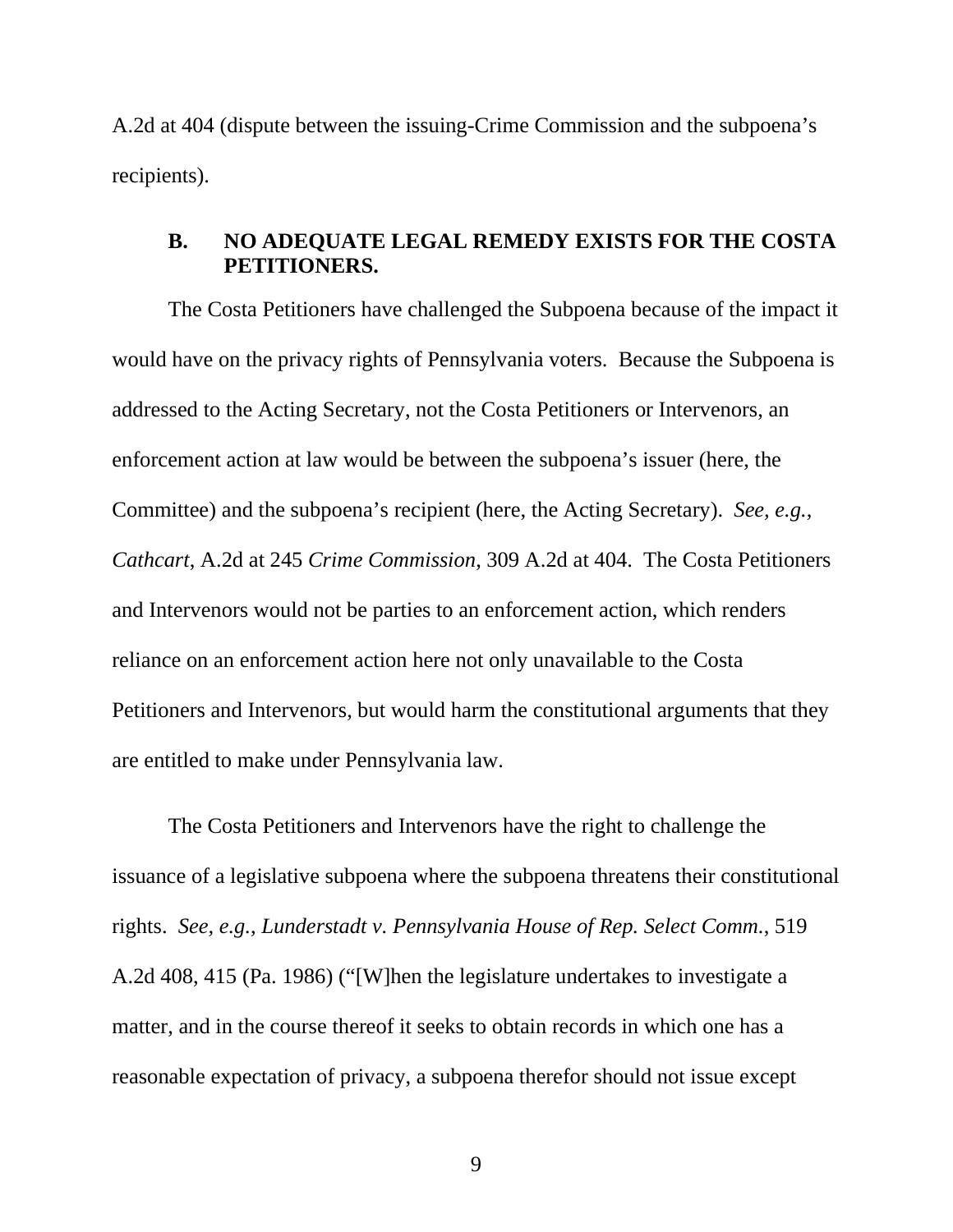upon a showing of probable cause that the particular records sought contain evidence of civil or criminal wrongdoing"; reversing Commonwealth Court's order refusing to quash overly-broad legislative subpoena duces tecum); *Camiel v. Select Comm. on State Contract Practices of House of Rep.*, 324 A.2d 862, 866 (Pa.

Commw. Ct. 1974) ("[A] court sitting in equity may restrain public officers to protect a citizen's constitutional rights **after service of a subpoena and before a confrontation**") (emphasis added). Under *Lunderstadt*, the Court must undertake "a balancing of the interests of the legislature versus the interests of individuals in maintaining privacy," privacy that is constitutionally guaranteed to Pennsylvania citizens. *See Lunderstadt*, 519 A.2d at 412.

This Court's exercise of equity jurisdiction would protect the Costa Petitioners and the Intervenors from risking waiver of their rights to equitable relief. *Cf. Honey Brook Tp. v. Alenovitz*, 243 A.2d 330, 333 (Pa. 1968) (Pennsylvania Supreme Court held that landowners waived their right to raise zoning defenses where owners had not exhausted claims and defenses before the appropriate tribunal prior to the township's enforcement action seeking an injunction against them). In that case, the Court held that the landowners should have raised their constitutional challenges before the zoning board on their own initiative instead of waiting until the township sued them before a magistrate. *See id*. Similarly, the Costa Petitioners and Intervenors have no guarantee that they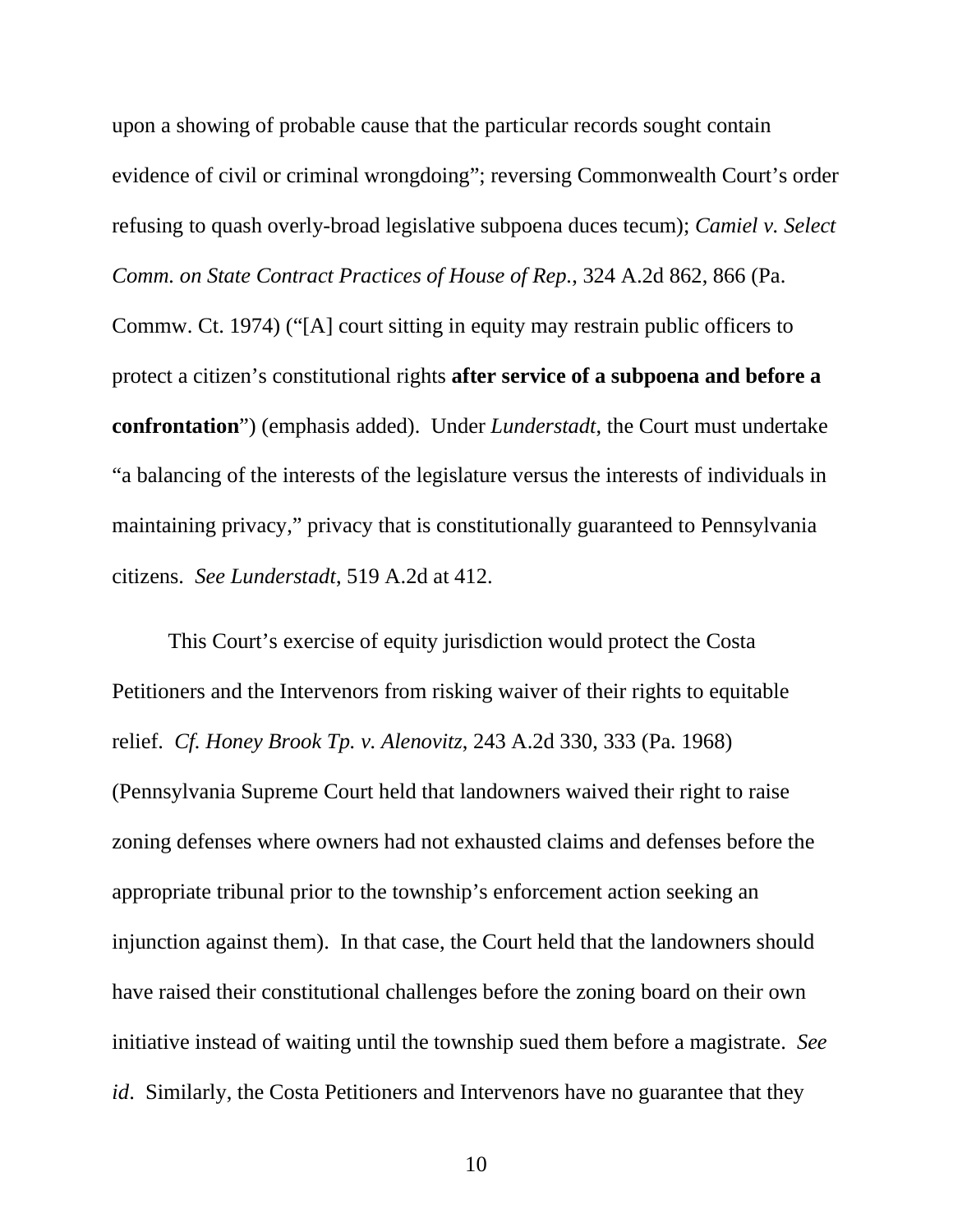will not forfeit their equitable claims if they must rely on a Committee enforcement action against the Secretary, an action to which the Costa Petitioners and the Intervenors would not be parties, and their ability to participate would not be clear, despite the potential impact such an enforcement action would have on their privacy rights as voters and, with respect to the Costa Petitioners, their right to seek judicial clarification as to the appropriateness of an on-going "investigation," being undertaken without disclosure to the members of the Committee and without respect for the requirements of the Pennsylvania Constitution. *See id*.

As set forth in the Costa Petitioners' Petition for Review, Application for Special Relief, and Cross Application, the Dush Subpoena violates the constitutionally protected privacy of not only the Costa Petitioners, but of 9 million other Pennsylvanians. This case is the precise circumstance where the Court may "restrain public officers [the Committee] to protect a citizen's constitutional rights **after service and before a confrontation [a legal enforcement action]**." *See Camiel*, 324 A.2d at 866 (emphasis added). Further, as the Committee's so called "investigation" continues without adequate involvement of the Committee members, including the Costa Petitioners, the threats of malfeasance continue unabated and unchecked. A legal remedy is not only unavailable to the Costa Petitioners and Intervenors here; a lack of equity jurisdiction would be harmful to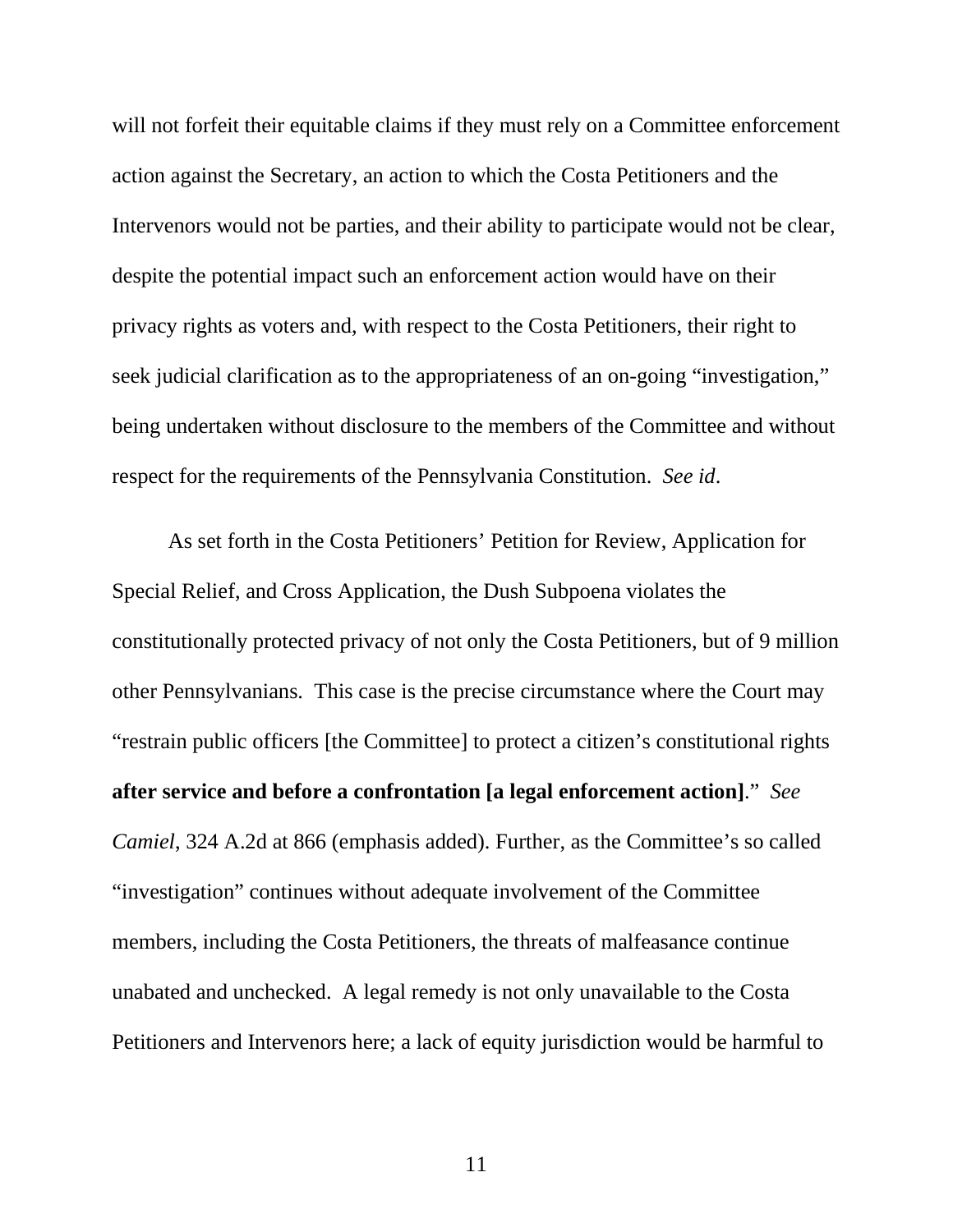their rights under Pennsylvania law because it would risk waiver of their ability to raise these arguments.

The Costa Petitioners' constitutional challenges to the Subpoena, by their nature, require the court to conduct an equitable balancing test. *See Lunderstadt*, 519 A.2d 408, 415 (Pa. 1986) (invalidating overly broad subpoena because the "balance between the protection of the rights of the individual" and preventing "unnecessary restraint upon the State in the performance of its legitimate governmental purposes" weighed in favor of the individuals' rights). This Court, sitting in equity, can better address the governing equitable balancing test than a court strictly sitting in law to enforce a subpoena. Further, the Committee likely would have to file an enforcement action against the Acting Secretary in this Court, since the Acting Secretary represents this Commonwealth's executive branch. *See* 42 Pa. C.S.A. § 761 ("The Commonwealth Court shall have original jurisdiction of all civil actions or proceedings against the Commonwealth government, including any officer thereof, acting in his official capacity").

The prospect of an enforcement action at law is unavailable to the Costa Petitioners and the Intervenors. Further, if the Committee attempts to file an enforcement action against the Acting Secretary, this Court would be the only appropriate venue for that action. As the Court recognized in its January 10 Order, in reviewing the constitutionality of the Subpoena, the Court will be required to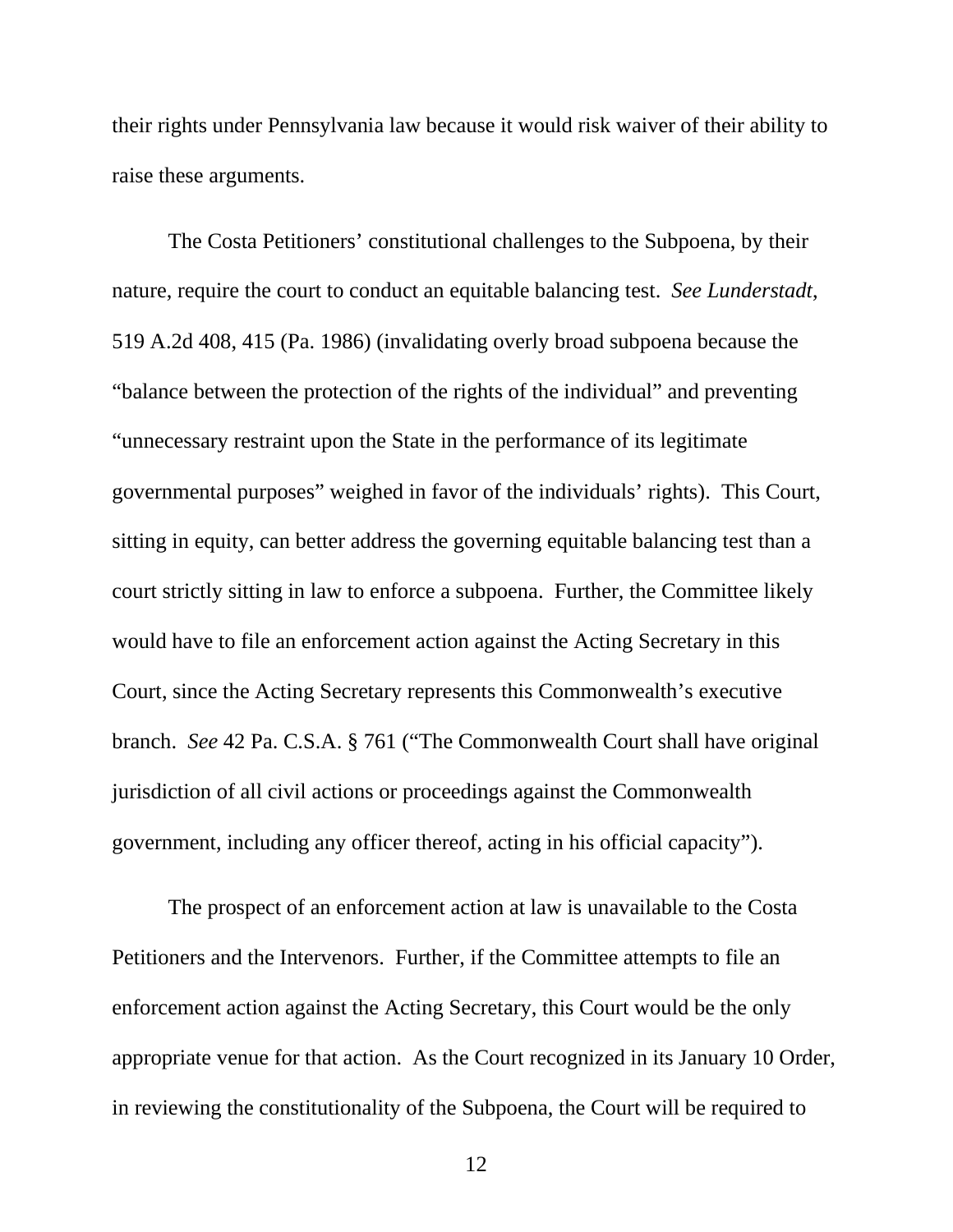balance the governmental and constitutional interests at play. *See* January 10 Order, p. 3, quoting *Brandamore*, 327 A.2d at 4 ("Broad as it is, however, the legislature's investigative role, like any other governmental activity, is subject to the limitations placed by the Constitution on governmental encroachments on individual freedom and privacy."); *see also Lunderstadt*, 519 A.2d at 415. Were this Court to dismiss these matters for lack of equity jurisdiction, the result would be a later round of litigation – before this Court and governed by the same legal standards – but without a guarantee that the Costa Petitioners and Intervenors would receive a complete disposition of the significant challenges that they have properly presented to the Court. A denial of equity jurisdiction here is not required by law, would jeopardize the Costa Petitioners and Intervenors' rights, and would fail to promote judicial economy.

#### **V. THE GENERAL ASSEMBLY'S CRIMINAL CONTEMPT POWER PLACES THE PETITIONERS IN RISK OF IMMEDIATE HARM.**

### **A. THE GENERAL ASSEMBLY MAY INVOKE ITS CRIMINAL CONTEMPT POWER TO ENFORCE THE SUBPOENA.**

The General Assembly possesses a potent form of enforcement power through the contempt and criminal contempt statutes. The criminal contempt statute specifically provides: "A person is guilty of a misdemeanor of the third degree if he… neglects or refuses to appear in the presence of either [branch of the General Assembly] after having been duly served with a subpoena to so appear."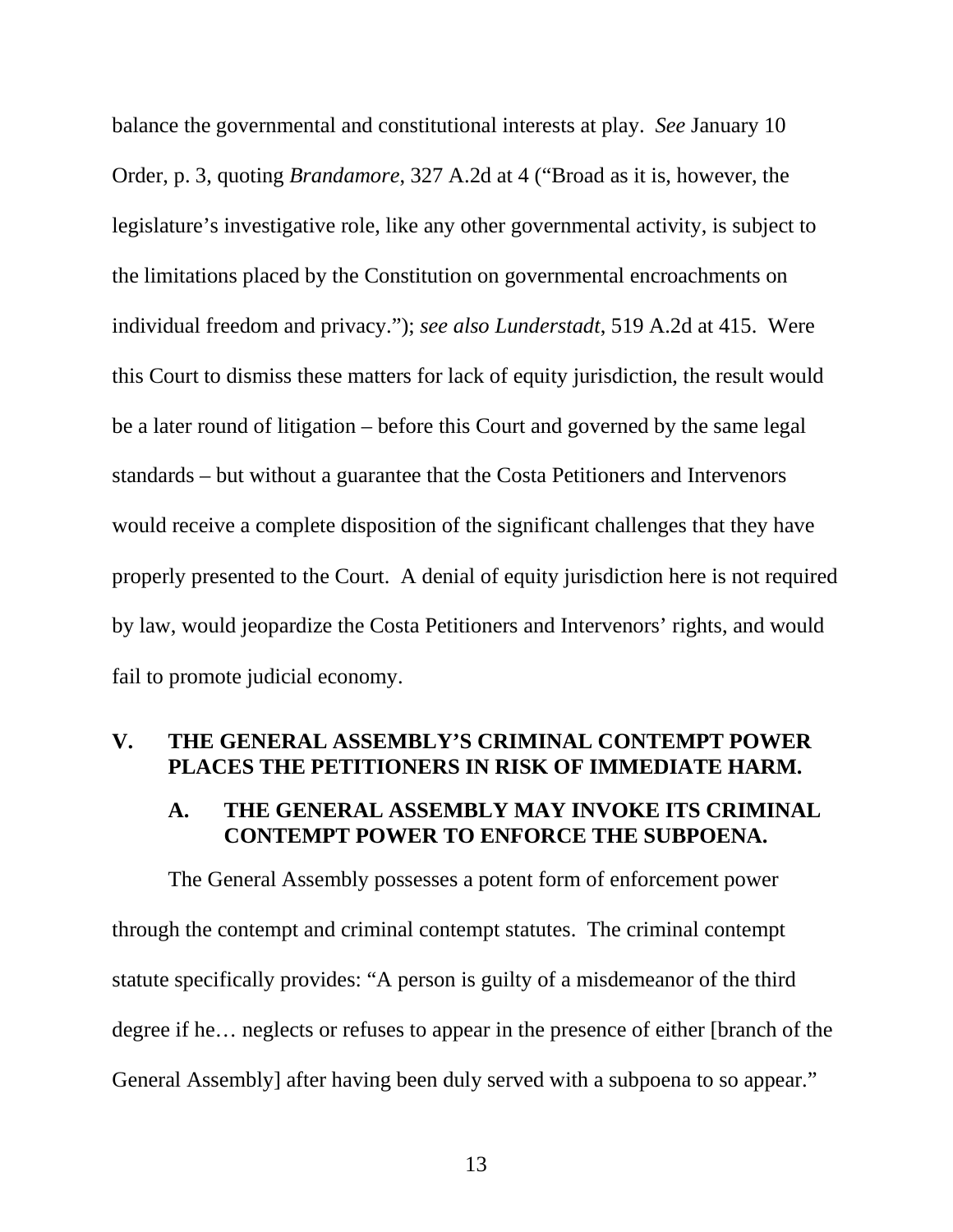18 Pa. C.S. § 5110. Thus, the General Assembly could seek to hold the Acting Secretary in criminal contempt for non-compliance with the Dush Subpoena by attempting to categorize noncompliance with the Subpoena as "failing to appear" after having been "duly served with a subpoena." *See id*. *See also Brandamore*, 327 A.2d at 4-5 (affirming the General Assembly's authority to exercise its criminal contempt power).

## **B. THE COMMITTEE'S INVOCATION OF CRIMINAL CONTEMPT PROCEEDINGS AGAINST THE ACTING SECRETARY WOULD UNDERMINE AN EFFICIENT AND COMPLETE DISPOSITION OF THESE MATTERS.**

The General Assembly's potential invocation of its criminal contempt power would jeopardize the rights of the Costa Petitioners and Intervenors to raise their constitutional challenges to the subpoena's constitutional validity, even if indirectly. *Cf. Honey Brook Tp.*, 243 A.2d at 333. The Costa Petitioners and Intervenors would not be parties to an action arising from the Committee's actions taken against the subpoena's sole recipient, the Acting Secretary. Like an enforcement action, a criminal contempt matter would be strictly between the Committee and the Acting Secretary. Yet, the claims of the Costa Petitioners, the Acting Secretary, and the Intervenors converge on the material issue governing this consolidated case: whether issuance of the subpoena is constitutionally invalid because it is overly broad under the *Lunderstadt* balancing test. *See Lunderstadt*,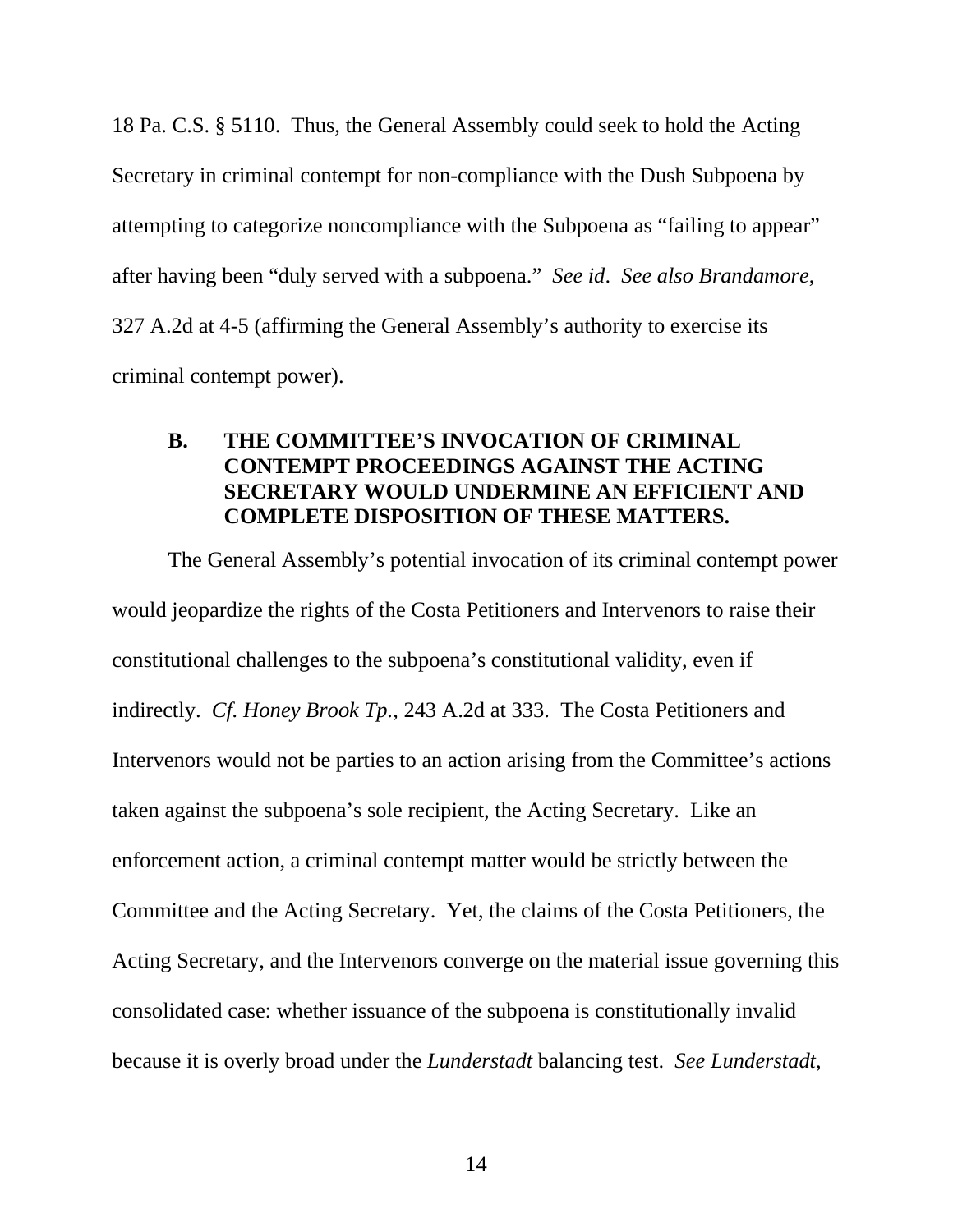519 A.2d at 415. This Court's exercise of its equity jurisdiction would thus prevent the inefficient fragmentation of these materially similar cases and would allow for the complete disposition of the Costa Petitioners and the Intervenors' claims.

#### **VI. CONCLUSION**

This matter is ripe for the Court's exercise of equitable review because no legal adequate legal remedy exists for the Costa Petitioners and the Intervenors. Reliance on a legal enforcement action would also place the Acting Secretary in immediate risk of harm and jeopardize the claims, rights, and defenses presently available to the Costa Petitioners and the Intervenors. This Court's exercise of equity jurisdiction is supported by Pennsylvania law and would promote the efficient and complete disposition of this case. For these reasons, the Court should retain its equity jurisdiction.

Respectfully submitted,

DENTONS COHEN & GRIGSBY P.C.

By: /s/ Clifford B. Levine Clifford B. Levine Pa. I.D. No. 33507 Emma F.E. Shoucair PA I.D. No. 325848 Matthew R. Barnes PA I.D. No. 328771 625 Liberty Avenue, 5th Floor Pittsburgh, PA 15222-3152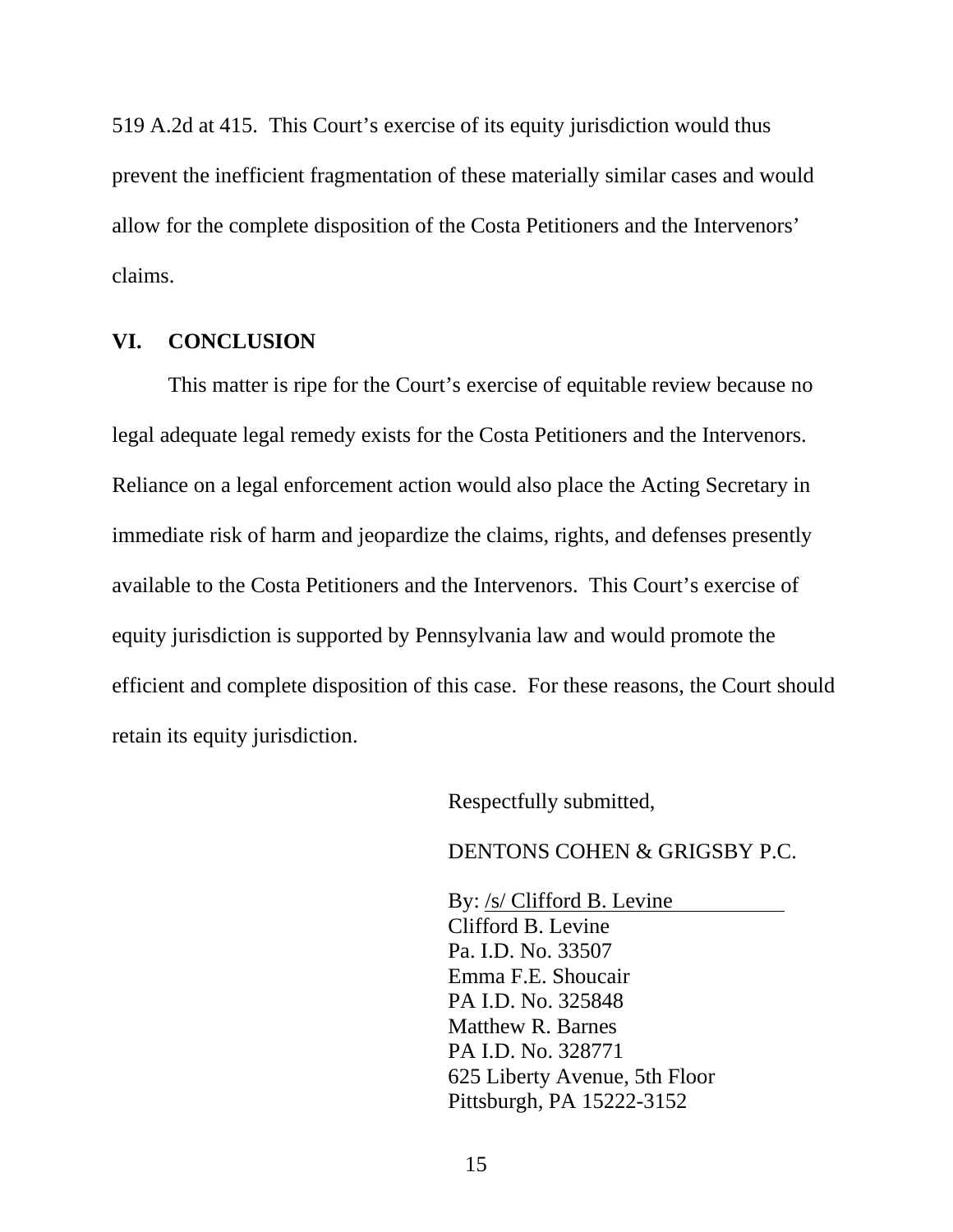(412) 297-4900 clifford.levine@dentons.com emma.shoucair@dentons.com matthew.barnes@dentons.com

Claude J. Hafner, II PA ID No. 45977 Ronald N. Jumper PA ID No. 64346 Shannon A. Sollenberger PA ID No. 308878 Democratic Caucus Senate of Pennsylvania Room 535 Main Capitol Building Harrisburg, PA 17120 (717) 787-3736 cj.hafner@pasenate.com ron.jumper@pasenate.com shannon.sollenberger@pasenate.com *Attorneys for Petitioners*

Dated: February 15, 2022 3910047.v3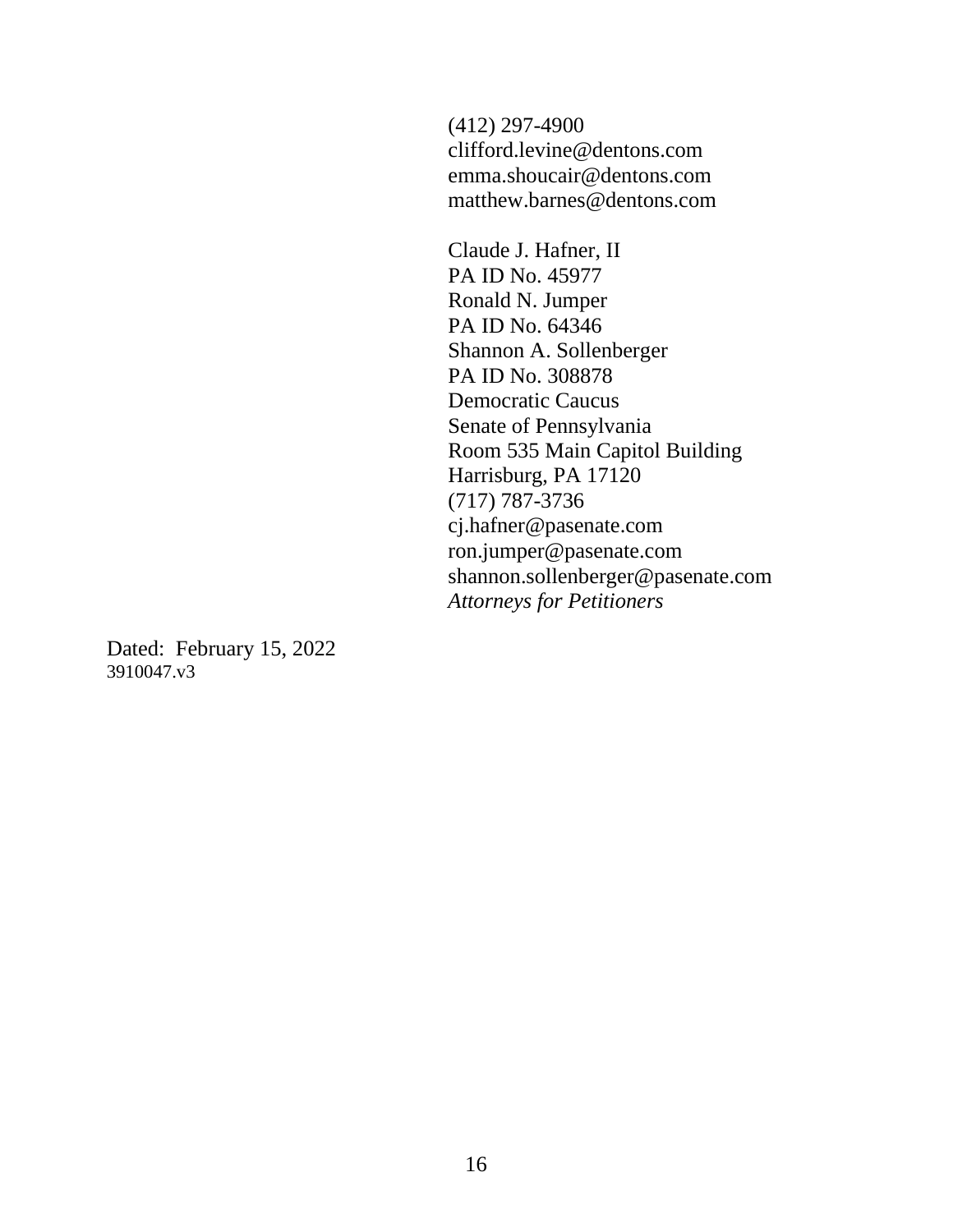## **CERTIFICATE OF COMPLIANCE**

I certify that this filing complies with the provisions of the *Public Access Policy of the Unified Judicial System of Pennsylvania: Case Records of the Appellate and Trial Courts* that require filing confidential information and documents differently than non-confidential information and documents.

Submitted by: Clifford B. Levine

Signature: Cafford B. Jenne

Attorney No. 33507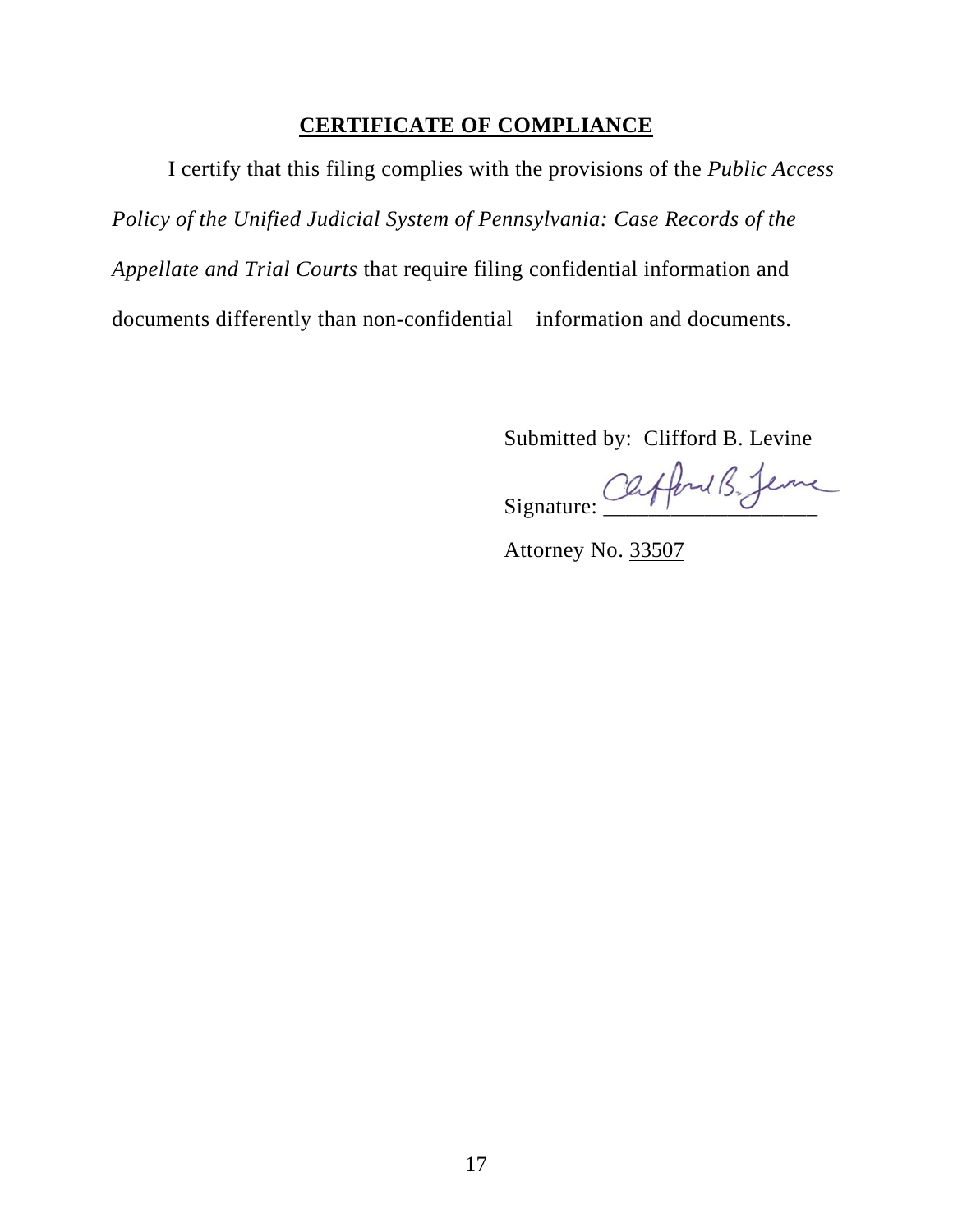# **CERTIFICATE OF LENGTH**

Pursuant to Pennsylvania Rule of Appellate Procedure 2135(a), I hereby certify that this brief has a word count of 3,148, as counted by Microsoft Word's word count tool.

> s/ Clifford B. Levine Clifford B. Levine